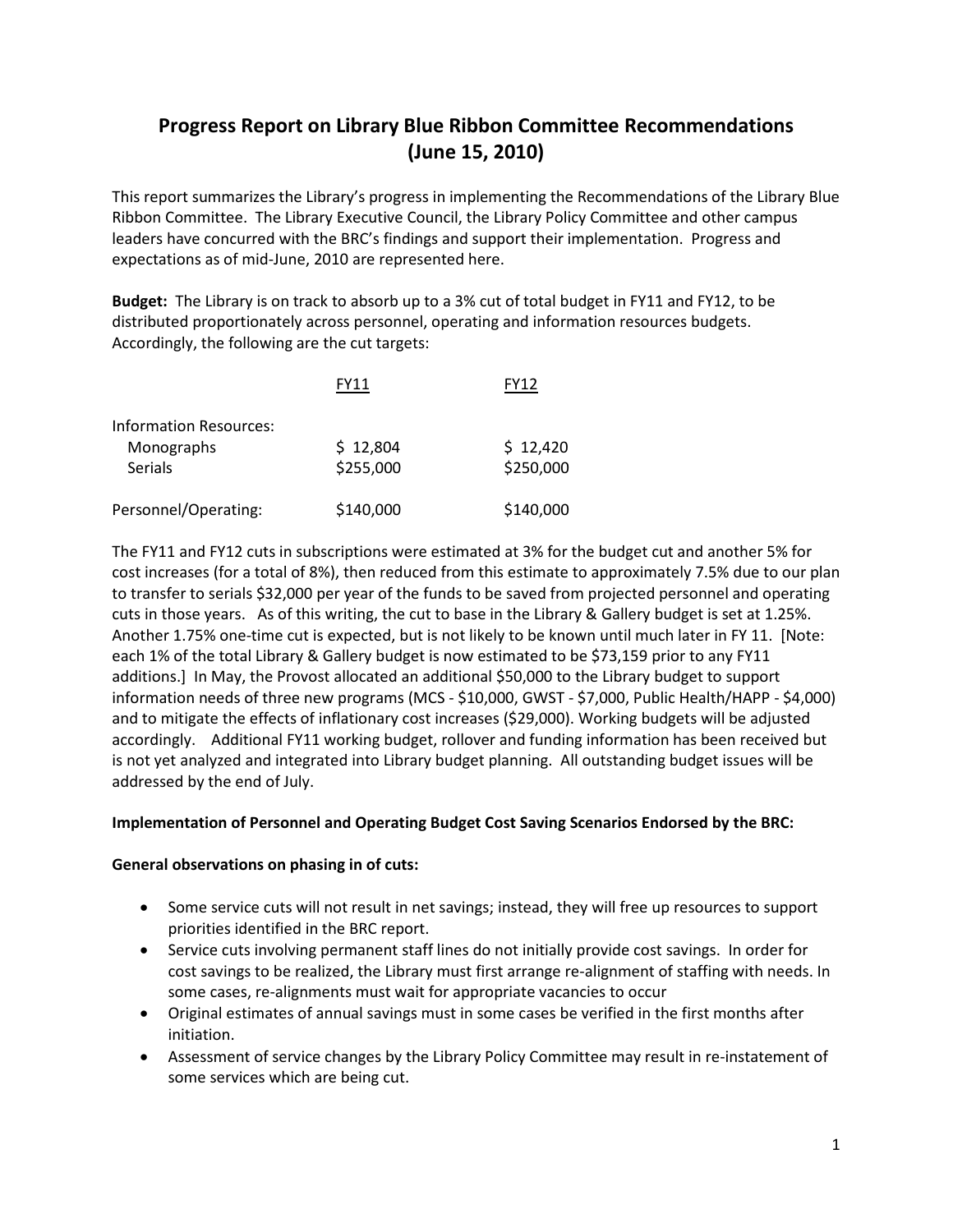1. Cut back on Serials desk hours open - begin Summer session 2010 to conform with Reference hours. Original estimate of annual savings: \$5,100 in support staff, \$3,200 in student assistants.

**Update:** This change has been posted and will become effective as of May 22, 2010. Savings in support staff will have to be deferred until an appropriate vacancy occurs.

2. No staffing in Slide Library - begin Summer 2010. Original estimate of annual savings: \$25,000.

**Update:** This change has been posted and has become effective for the summer as of May 22, 2010. The new posting for the Slide Library is that staffing is "by appointment only". Staff will monitor the condition of the room once every two weeks to ensure that equipment and materials are in good condition. Staffing saved by this service cut has to be used for Library Media basic coverage while the Digital Media Librarian position is vacant. We will re-analyze the staffing needs when that position is filled. Meanwhile, we gain salary savings from at least four months of the Digital Media Librarian position, in the amount of approximately \$14,000.

3. Reduce gift program, scale back on book sales and cataloging of gift materials - begin immediately. Original estimate of annual savings: Collection Management / Interlibrary Loan staff - \$13,600; Technical Services Staff - \$34,000; Technical Services faculty - \$24,000; Serials Staff - \$6,800. Loss of revenue from book sales: \$4,000.

**Update:** The addition of gift materials has become more limited, with fewer 2<sup>nd</sup> copies, as well as ephemeral materials, added to the collection. Only one book sale per year will be scheduled – there was no spring booksale in FY10. Tech Services Staff line is \$31,632, not \$34,000, and has been applied to the Library's cut to base in the FY11 working budget. \$2,034 is removed from the Technical Services faculty line as a cut to base in the FY11 working budget. There will be no book sale in the Fall of 2010 due to anticipated loss of a staff member in Collection Management / Interlibrary Loan. The expected staff savings in Collection Management / Interlibrary Loan will be reallocated to just in time information delivery services.

4. Reduce binding of most journals - already in place (Thesis/Dissertation/High Use journals/ Miscellaneous will still be bound). Original estimate of annual savings: \$19,000 in FY10 and forward; \$5,000 in FY11 and forward. Serials staff - \$5,100. Serials Students - \$1,600.

**Update:** \$19,000 was removed from the bindery budget in FY10, as a cut to base, and only the categories listed above are being considered for binding.

5. Close library on Saturday in the Winter break and Summer - begin Summer 2010. Original estimate of annual savings: Staff - \$1,360; Students \$1,600.

**Update:** Summer hours, including Saturdays "closed," have been posted and an announcement sent to *Insights*. Starting May 22, 2010, the library was closed on Saturdays in the Summer and Winter sessions.

6. Stop organizing and presenting Friends-sponsored events other than Theatre with dinner - Summer 2010. Original estimate of annual savings: Faculty - \$3,000; staff - \$1,700.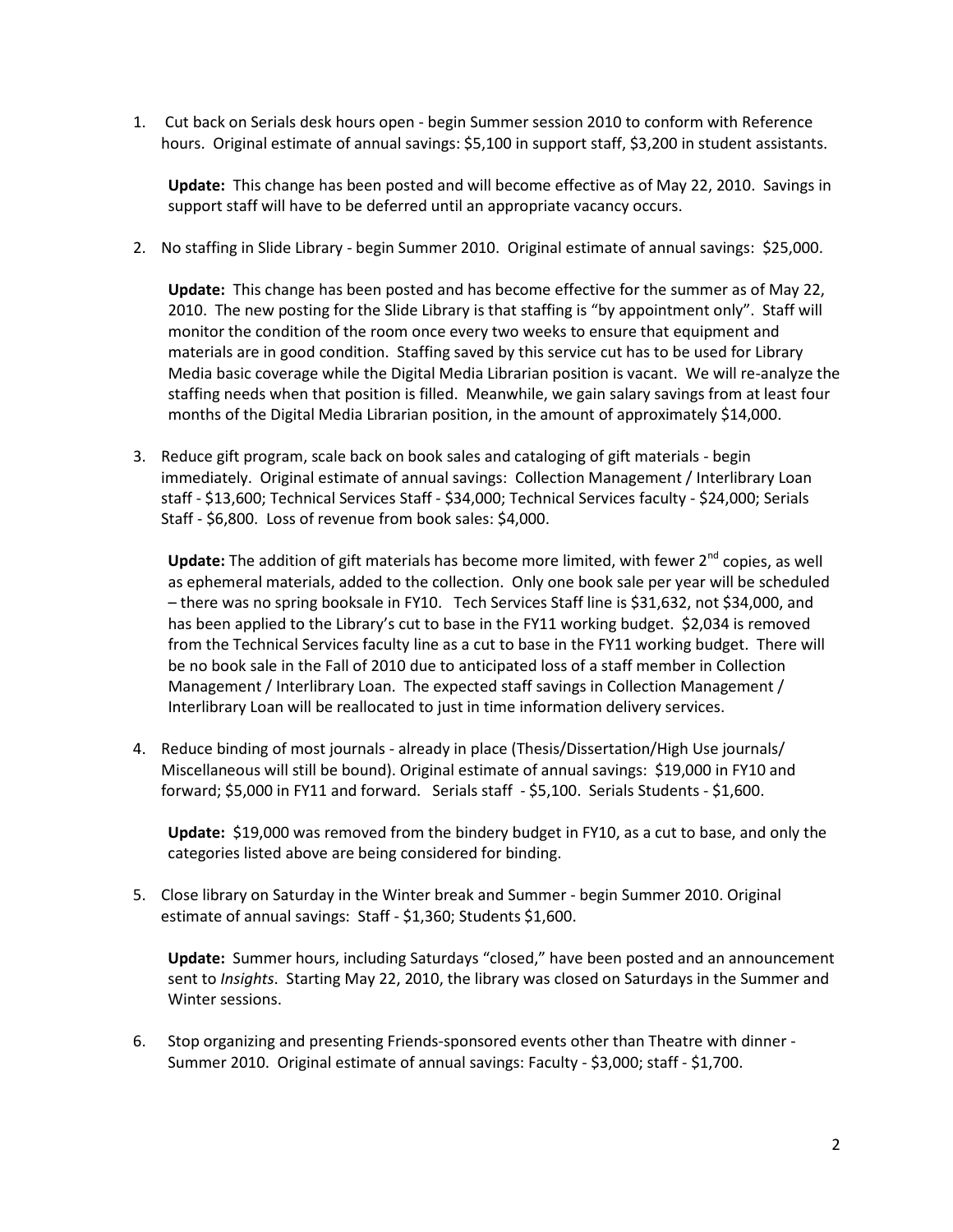**Update:** The Friends Council wants to keep the Theatre with Dinner event and the Bartleby event, but otherwise agrees to shift to supporting events sponsored by other organizations. This amounts to saving faculty and staff effort for two to three events per year. These events would be two BookNotes event and one additional independently sponsored Friends event per year. In past years, these events had been poorly attended. The Retired Faculty & Staff book club now largely fulfills the function of the two BookNotes events per year.

7. Stop notification of monograph orders to departments (except for rush/notifies) - Summer 2010. Original estimate of annual savings: Staff - \$4,080

**Update:** This was completed in April 2010. There has been little comment.

8. Cut funding for recreational materials from booksale and state accounts - at end of the McNaughton contract, fall 2010. Original estimate of annual savings: \$4,000 from book sale revenues revolving fund.

**Update:** This should end by December 2010.

9. Curtail library instruction offerings - begin Fall 2010 by not promoting the service; however requests will not be refused. Original estimate of annual savings: unknown. The Library will gather data in the 2010-2011 academic year to estimate the savings gained. Any savings would be realized only by rebalancing staffing in the following year or thereafter.

**Update:** Reference department has stopped actively promoting library instruction, however faculty have continued to request instruction.

10. Continue to develop and promote user independence and online self-service - this continues the efforts for #9. Original estimate of annual savings: unknown.

**Update:** Reference continues to create tutorials and recorded Wimba instruction sessions to assist library users.

11. Charge for study rooms and lockers - begin Fall 2010. Original estimate of annual savings: \$7,300 estimated annual revenue; some (unknown; perhaps negligible) loss of staff time to processing of fees. Permanent lockers are not available at many other university libraries.

**Update:** The process for implementing these charges has been developed. Fees were to be \$50 per semester for study rooms, \$10 for lockers and \$20 for bins. However, the Library Executive Council has tabled implementation due to feedback suggesting that it is an excessive burden on users. (Other USM institutions and JHU are not charging these fees. GWU charges a \$25 fee per semester for a "closed study room"; their "lockmobiles" are free.) The income from this measure may not be needed to meet cut targets.

12. Review workflows and opportunities for cross training to find more efficient methods - begin immediately and continue to revisit, refine and streamline. Original estimate of annual savings: unknown.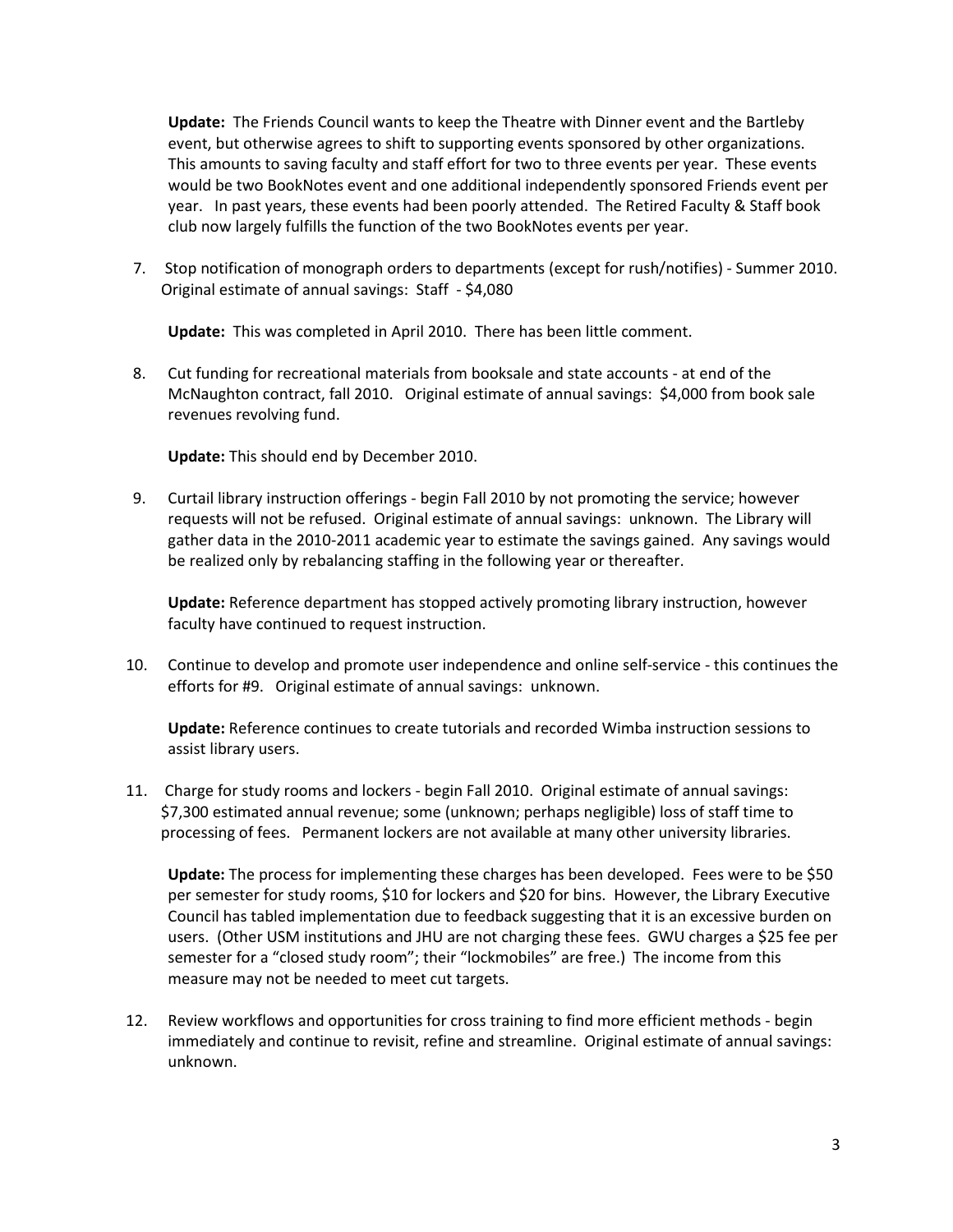**Update:** All departments are actively reviewing workflows for efficiencies. This is an ongoing task.

13. Cut student assistant allocations to some units- begin to study services immediately-individual departments can begin to determine where they can cut back on student assistants. Mandatory cuts will be enforced as needed when specific budget cuts are announced. Original estimate of annual savings: unknown.

**Update:** Library departments reviewed their student allocations and adjusted as needed and will continue to monitor student assistant allocations. The Library will review and summarize the savings from Summer and Fall, in January 2011.

14. Use lead students in place of staff where there are vacancies or increased workflow - begin as vacant lines are frozen. Original estimate of annual savings: unknown. May be redundant of other measures.

**Update:** There has been only one additional Library Faculty vacancy since the BRC report – that of the Digital Media Librarian. This position is not replaceable by student staffing. In June, 2010, there has been one staff vacancy, but this is not replaceable by students due to its audit requirements; the Library will request a hiring exception for this position in June, 2010.

15. Reduce Circulation/Security desk staffing if vacancies occur. Original estimate of annual savings: unknown. May be redundant of other measures.

**Update:** One vacancy to date, but this one must be replaced due to audit requirements – same staff position as cited in #14, above.

16. Limit ILL for undergraduates- begin Summer 2010, with exceptions. Original estimate of annual savings: \$5,000.

**Update:** Given campus feedback to the effect that this measure would inhibit undergraduate research excessively, the Library will not implement this measure. Instead, procedures will be developed for advising students to seek a Reference consultation for their projects when interlibrary loan requesting seems excessive to staff. Savings in this area will be negligible. Librarians will also offer to work with faculty members as needed to advise them of the most effective ways to use ILL as they work with their students in their classes (as suggested at VP/Deans)

17. Identify during FY11 another \$60,000 to \$80,000 in cuts to implement in FY12.

**Update:** Ongoing; no further cut possibilities identified to date.

In sum, services cuts appear to be on schedule to reach needed levels for FY11.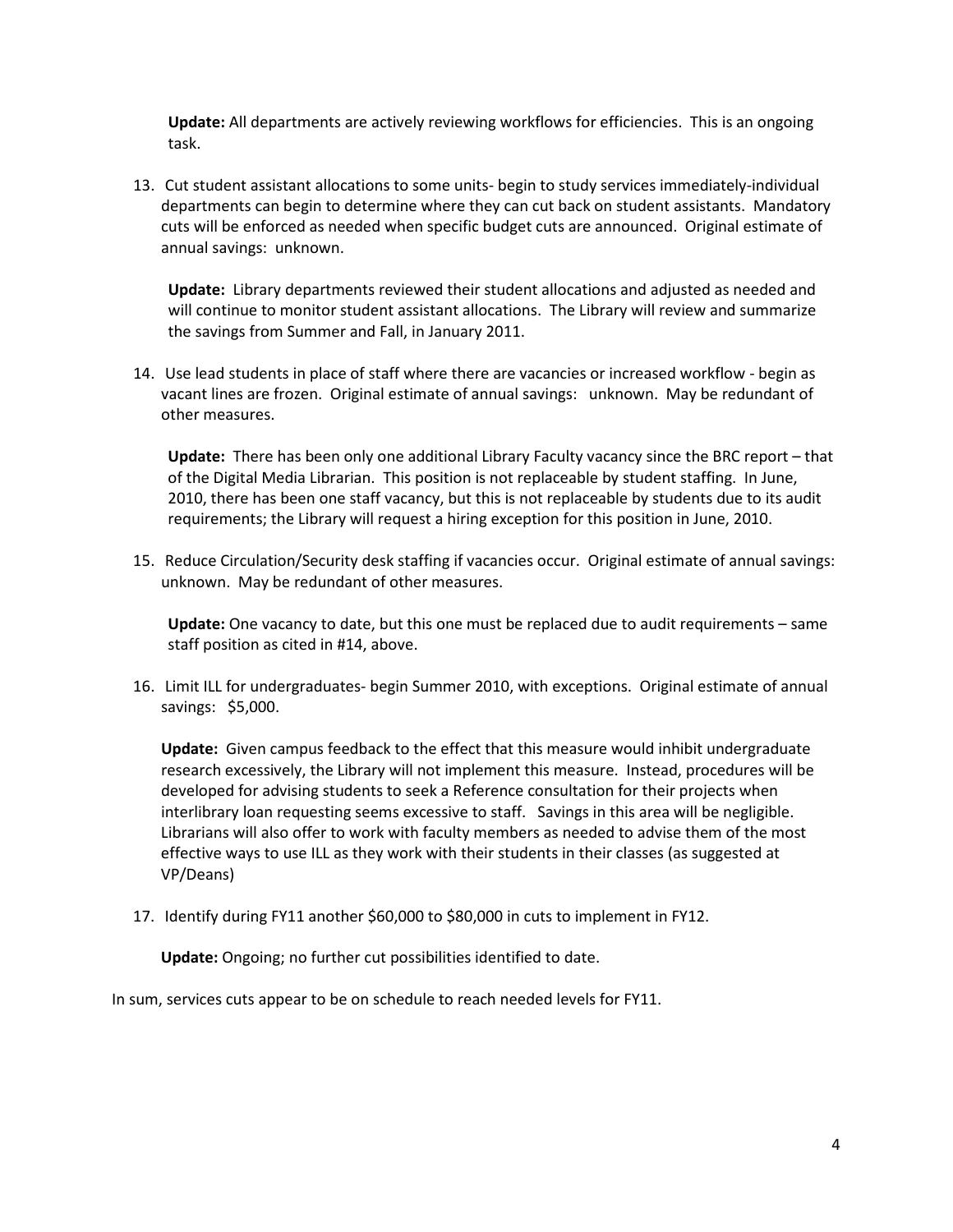## **Update on FY11 Serials Review Process:**

## **March 2010**

It was agreed that the cut for serials for FY11 would be 7.5%. The memo to start the process was sent 3/30/10.

# **April 2010**

Due to the short timeline for database cancellations, the suggested Reference cancellation of the Wilson Package II database was announced to the campus with a deadline noted for comments. A few comments, all favorable for the cancellation, were received within the deadline. The department most affected by the cancellation (Education) was called for comment before the cancellation was processed. Education did not express concern over this cancellation. Therefore, this cancellation was implemented, fulfilling the database cancellation quota for the year.

A blackboard site for all faculty, deans and the Library Policy Committee was created for FY11 Serials Review documents, serials lists and other information.

Department chairs, library liaisons, the Library Policy Committee and deans were given access information to this site and a notification of timelines.

Questions and comments were received from various departments and colleges. Time extensions were granted as requested. These do not compromise the later deadlines.

# **May 2010**

An alphabetical listing of proposed cancellations was started and posted to the Blackboard site. As additional proposed cancellations are suggested, they are being added to the listing of proposed cancellations.

The Library Policy Committee, in response to BRC request for assessment of the Serials Review Process, requested that Departmental Chairs and Library Liaisons be contacted for comment and concerns on the process to date. An email was posted on 5/17/10 to the library listservs for departmental chairs and library liaisons requesting comment on the FY 11 Serials Review Process.

## **June 2010**

Once all of the proposed cancellations have been received a message will be sent to all departmental chairs and library liaisons to ask their faculty review the list and send any comments to the library. The listing of proposed cancellations will be posted to the library website and comments will be solicited from the entire campus community.

Colleges will devise decision procedures for deciding on adjustments in allocations or in particular subscriptions, as needed, at the initiation of the colleges. Deadlines for cut decisions have been extended to June 25 for some departments.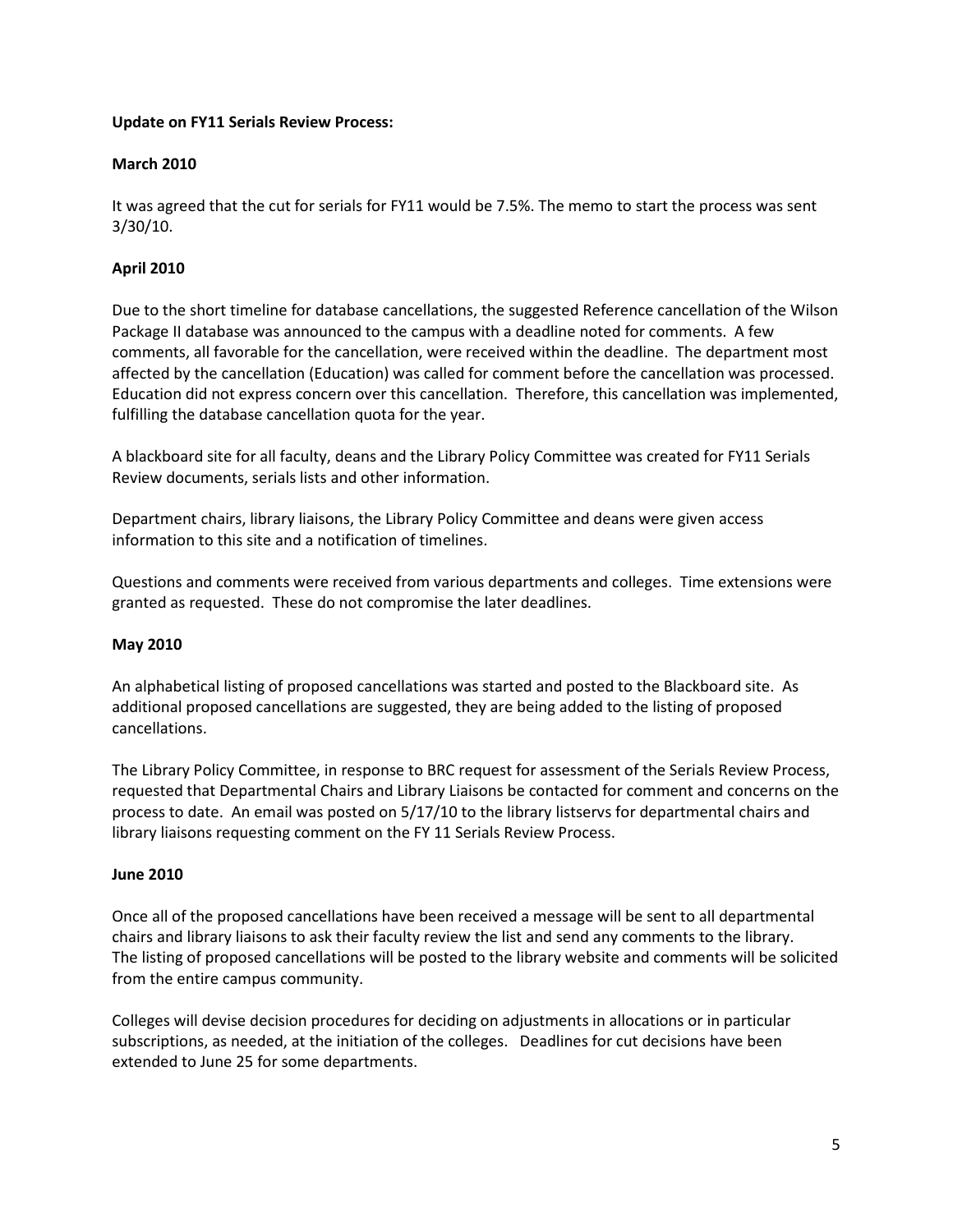**July – December, 2010:** no changes from BRC timeline are anticipated.

## **Additional Projects and Developments:**

**Just in time book ordering:** We are exploring the conversion of additional interlibrary loan book borrowings to "just in time" purchases, using Library General monograph funding. Through mid-May of this fiscal year, we had borrowed 829 books from outside of the USMAI (i.e. not including patron-placed requests via LIMS) and purchased 190 titles in place of interlibrary loans, at a cost of \$5,700. Our experience with conversion of interlibrary loans to purchases is that purchases can be faster and costcompetitive with borrowing, with judicious triage, even if the purchased materials do not circulate again. UMBC librarians Robin Moskal and Michelle Flinchbaugh have published in this area. There is also evidence that materials purchased in response to user requests are more likely to be borrowed by another user than are materials selected on a just in case basis. More research is needed to confirm this. As of this writing, UMBC librarians believe that an expansion of the current program is justified. In addition, new options for purchasing e-books on a just in time basis may be more cost-effective than borrowing. It is possible to purchase one time uses of some e-books for as little as \$5.00; some e-book purchases for indefinite use by all UMBC users are competitive with paper purchases. We propose to explore these options further through limited trials.

**End of year monographic funding**: We are projecting that the monograph budget will have a \$40,000 end of year balance, largely due to our freezing book orders in anticipation of additional late-in-year cuts which were not needed; some departments were not able to expend their monographic allocations, in part due to the late release of these funds. In any case, this monographic funding is available to support some of these possible investments in monographic information services:

1. E-books on demand: we have begun researching "patron driven acquisitions" (PDA) in e-books, in which the user receives one-time use of an e-book at Library expense, or Library purchases permanent access to an e-book at time of first user request. Any experiment we undertake in this area will require a funding stream, but has potential for cost avoidance significantly higher than the investment, and the potential for greater utility for library users, as compared to traditional book purchasing.

- 2. Back years of *Web of Knowledge* (1990's at about \$5,000 per year).
- 3. ArtStor platform fee (subscription cost would have to be funded as a serial).
- 4. Additional JStor purchases platform fees (subscription costs would have to be funded as a serials).
- 5. Additional monographs to be ordered in FY11.
- 6. Early English Books Online (\$30,000 initial fee; \$8,000 subscription cost)
- 7. Additional sections of Project Muse; ScienceDirect (subscriptions)
- 8. ACLS Humanities E-Books (subscription)

Further research is ongoing. An open process for deciding on the use of this funding, involving the colleges, will be undertaken during the Summer and Fall.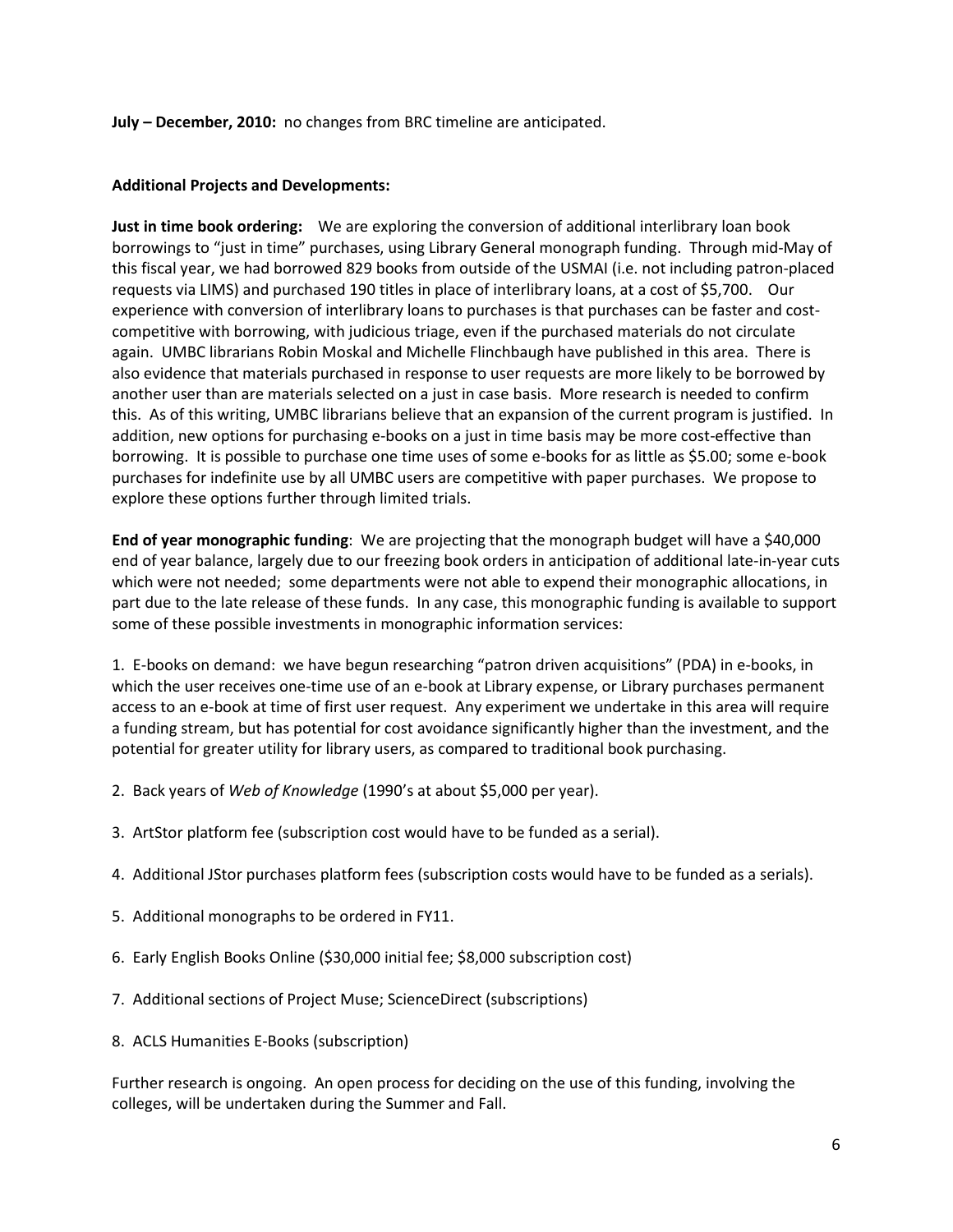**Student Learning Center:** Strong campus support has developed for the SLC, and funding is being identified. The Library has worked closely with Facilities Management on a New Concept for the SLC which could be constructed and furnished for \$500,000. We are now planning a time line for steps needed prior to construction and working to identify the remainder of the needed funding.

**Funding returned from USMAI**: The USMAI returned LIMS funding to the participating libraries in FY10 to assist with their campus budget problems; UMBC's share was \$104,222. This Spring, the USMAI Council of Library Directors approved holding the LIMS budget, and hence the campus payments, for FY11 at the FY10 level. These measures provide some of the one-time funding to return from the Library to the campus budget in FY11.

**Vendor negotiations:** UMBC has aggressively sought lower price increases in subscription costs, with a goal of "zero percent increases." We have focused on the more costly titles and worked directly with vendors as well as through the Maryland Digital Library (MDL) consortium and Lyrasis. The most costly of the MDL contracts (Ebsco's package which includes Academic Search Premier, Business Source Premier, and other titles) has been negotiated to a 0% price increase for FY11. The 0% increase will be held for FY12 and FY13 if all current MDL libraries continue to participate in those years.. One setback is with PsycInfo and PsycArticles, for which the publisher is subjecting us to a major price increase and is not expected to relent. This is not due to inflationary cost increases but due to the publisher's price structure which has a major step increase in price when a university's student FTE goes over 10,000. We were allowed a reprieve on this increase in FY10 but not for FY11. Step increases like this one will push our overall cost increases up even if the inflationary increases are as low as 5%.

**Assessment of BRC Recommendations Implementation:** Under the aegis and guidance of the Library Policy Committee, the Library will undertake assessment of the implementation of austerity measures and changes in Library goals implied by the BRC "Guiding Principles" and "General Guidelines." The Library staff will work with available LPC members and other campus resource persons to design, edit and test a survey of users during the Summer and Fall, for use before the end of the 2010-2011 academic year.

**Discussions with DoIT:** Librarians and DoIT administrators are discussing possibilities for re-organizing services and the staffing to support them. Changes arising from these discussions are constrained by the BRC guideline to shift staffing and priorities toward IT development and IT services, and by our commitment to people. Our goals in these discussions are to develop further Library IT services and resources, and greater effectiveness in IT support and development, both in the Library and campuswide.

**Institutional Repository investigations:** Librarians are studying national developments in institutional repositories, seeking cost effective, low overhead, nationally integrated solutions to the need to post online and archive UMBC's research and creativity.

## **Additional investigations, questions, etc., originating post-BRC Report**:

1. **Alert services; RSS feeds** – to facilitate article "just in time" access. The Library is continuing its investigation of these. Ingenta, which used to be helpful to many faculty members, is in decline; this is beyond Library control. For that matter, the state of alert services nationally is beyond our control. See <http://aok.lib.umbc.edu/articles/alert.php> for our list of alternative alert services. We are not aware of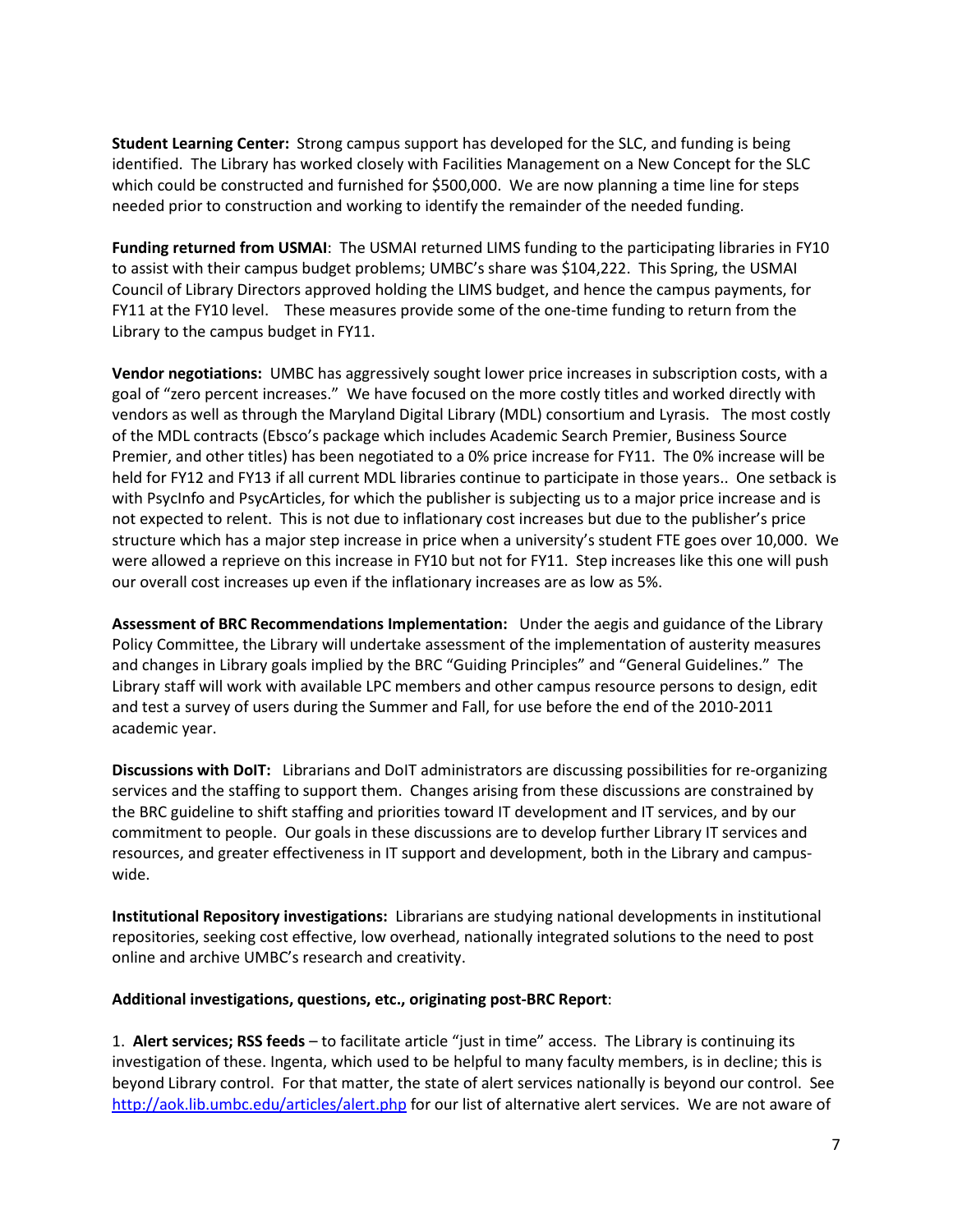any methods for helping faculty to more easily set up their alert services, given the current state of alert services.

2. **Interlibrary loan restrictions for undergraduates**: we are reviewing guidelines, since several faculty members and undergraduate students have expressed concern about the impact on undergraduate student research. The guidelines will have provision for exceptions and will be oriented toward motivating students who believe they need many interlibrary loans to seek a consultation with a librarian.

## 3. **Has the Library gone as online as much as it could, esp. in journal subscriptions?**

We note that changing additional Elsevier titles to online subscriptions would cost 15% more than current print subscriptions. The following summarizes our progress to date in going to online subscriptions:

**Prior to 2009:** We have been changing to online only for several years now, as we become aware of titles which are being offered online only for less than we were paying for print, and as departments and programs agreed.

When we had print and then also acquired online access through bundled subscriptions or packages, e.g. the ACM bundle, the print has been canceled, in consultation with faculty.

**2009:** We had our main vendor, EBSCO, do a comprehensive review for us of all titles that were print or print + online, in the 2009 subscription year. We changed almost all which were less expensive to online only, i.e. where there were archival rights or where the department or program was not concerned with archival rights.

The 2009 changes only started with the 2010 subscription year, so faculty members may not have noticed them yet.

One major change in 2009 occurred when Sage, Taylor and Francis, and Wiley offered reduced rates for going online only for all their titles, which we did for the 2010 subscription year and forward. This was a Library decision, based on the availability of archival provisions from these publishers and on significant savings.

**2010:** There are a few residual cases still being addressed. Some were not changed by vendors after we requested online only in 2009; others were not resolved with faculty regarding whether they were OK with the change. Additional titles have become less costly as online only subscriptions since our last review.

We will review print subscriptions again in the course of the current effort to evaluate subscriptions for the 2011 subscription year. Pricing changes constantly.

4. **Charge serials to grants?** Library is in favor of this, but it needs to be addressed in the departments.

5. **Why aim for a steady state print collection of 1.1million volumes?** What is the basis for this decision? It is based on the print carrying capacity of the Library building and the expectation that funding for additional space will not be forthcoming. With the continuing advancement of e-resources,